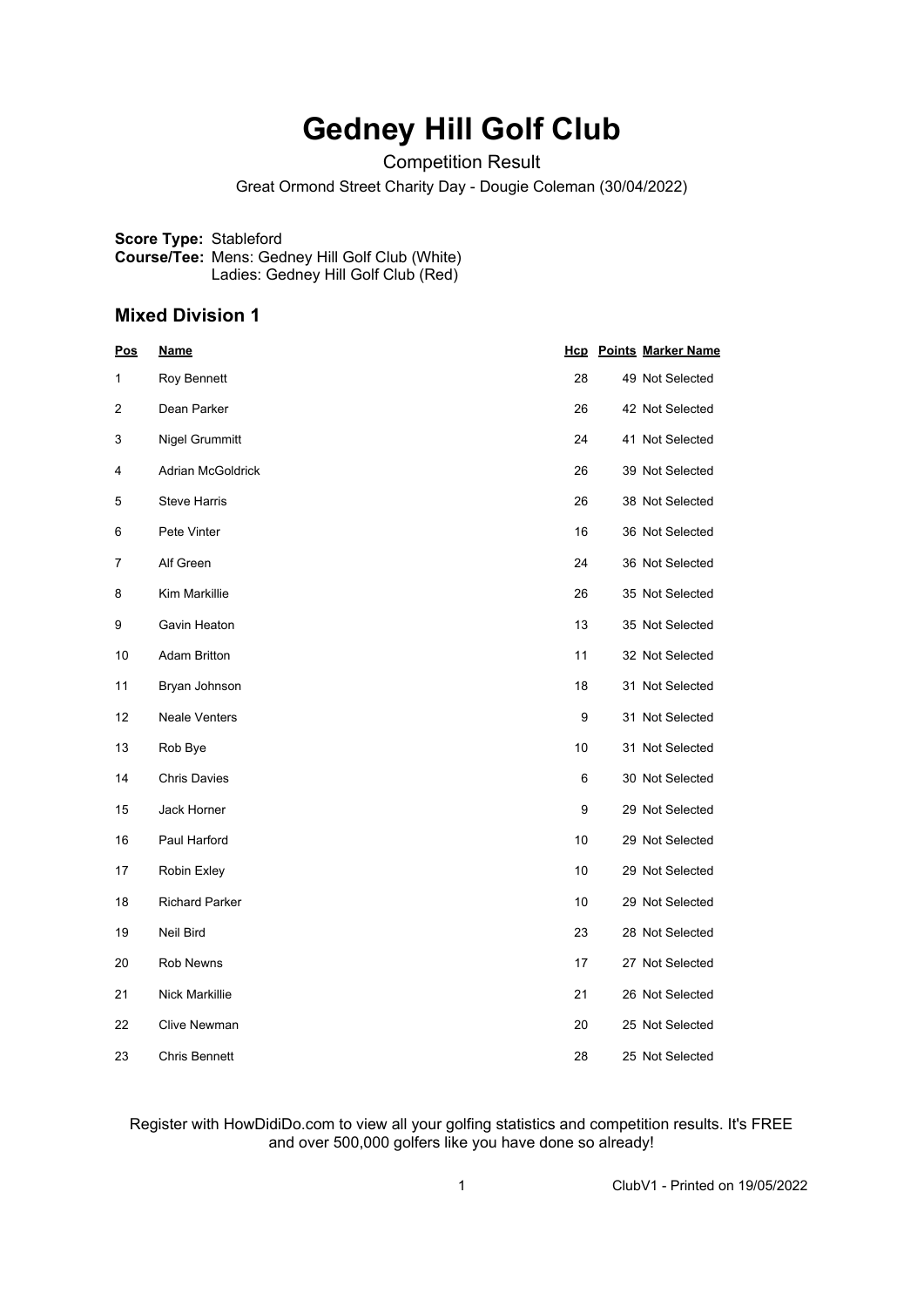**Score Type:** Stableford **Course/Tee:** Mens: Gedney Hill Golf Club (White) Ladies: Gedney Hill Golf Club (Red)

### **Mixed Division 1**

**Pos Name Hcp Points Marker Name**

Register with HowDidiDo.com to view all your golfing statistics and competition results. It's FREE and over 500,000 golfers like you have done so already!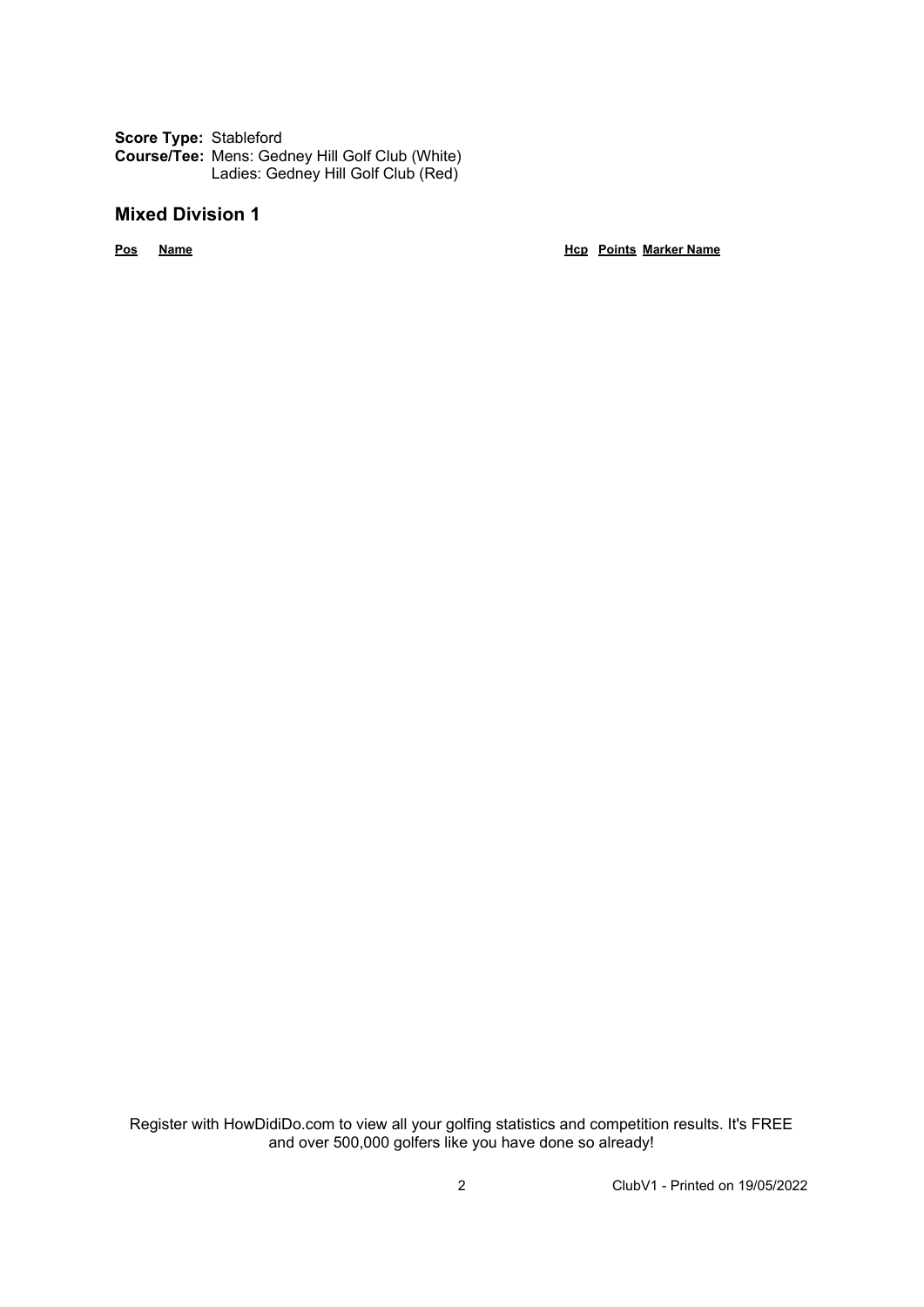## **Gedney Hill Golf Club**

Competition Audit Report

Great Ormond Street Charity Day - Dougie Coleman played over the Gedney Hill Golf Club on 30/04/2022

#### **Course Card:** Gedney Hill Golf Club White Card

|                                             |                          | Hole No. | 1 | 2 | 3                | 4  | 5           | 6     |    | 8 | 9 | 10              | 11          | 12 | 13             | 14 | 15             | 16           | 17             | 18    |     |
|---------------------------------------------|--------------------------|----------|---|---|------------------|----|-------------|-------|----|---|---|-----------------|-------------|----|----------------|----|----------------|--------------|----------------|-------|-----|
|                                             |                          | S.I.     | 8 | 4 | 12               | 14 | 16          | 10    | 18 | 2 | 6 | 15              | 11          | 9  |                | 3  |                | 17           | 5              | 13    |     |
|                                             | Rec. Name                | Par      | 4 | 4 | 3                | 3  | 4           | 4     | 4  | 4 | 4 | 4               | 3           | 3  | 4              | 4  | 5              | 4            | 5              | 4     |     |
| $\overline{2}$                              | Roy Bennett              | (28)     | 6 | 5 | 3                | 3  | 5           | 4     | 4  | 4 | 5 | 5               | 3           | 4  | $\overline{7}$ | 5  | $\overline{7}$ | 4            | $\overline{7}$ | 4     | 85  |
| 31                                          | <b>Neil Bird</b>         | (23)     | 6 | 9 | 3                | 4  | 4           | 4     | 5  | 5 | 5 | 6               | 5           | 4  | 8              | 8  |                | 5            | 10             | 6     | 104 |
| 4                                           | <b>Adam Britton</b>      | (11)     | 5 | 4 | 4                | 4  | 4           | 5     | 3  | 5 | 6 | 4               | 3           | 3  | 6              | 6  | 6              | 6            | 7              | 4     | 85  |
| 240                                         | Rob Bye                  | (10)     | 7 | 6 | 4                | 3  | $\sqrt{5}$  | 4     | 3  | 4 | 5 | 5               | 5           | 3  | 4              | 5  | 6              | 4            | 7              | 5     | 85  |
| 25                                          | <b>Chris Davies</b>      | (6)      | 4 | 5 | 4                | 3  | 4           | 5     | 3  | 5 | 5 | 4               | 4           | 3  | 4              | 0  | 6              | 3            | 0              | 5     | 67  |
| 289                                         | <b>Robin Exley</b>       | (10)     | 5 | 5 | 3                | 4  | 4           | 5     | 5  | 5 | 0 | 4               | 4           | 4  | 5              | 4  | $\overline{7}$ | $\mathbf 0$  | $\,6$          | 4     | 74  |
| 129                                         | Alf Green                | (24)     | 6 | 8 | 3                | 3  | 5           | 6     | 4  | 5 | 4 | 4               | 5           | 3  | 6              | 6  | 8              | 5            | 8              | 5     | 94  |
| 139                                         | <b>Nigel Grummitt</b>    | (24)     | 4 | 6 | 5                | 4  | 4           | 5     | 6  | 0 | 4 | 4               | 3           | 5  | 4              | 5  | $\overline{7}$ | 4            | $\,6$          | 5     | 81  |
| 892                                         | Paul Harford             | (10)     | 0 | 5 | 4                | 3  | 5           | 4     | 6  | 5 | 4 | 4               | 3           | 5  | 5              | 6  |                | 5            | 5              | 4     | 80  |
| 526                                         | <b>Steve Harris</b>      | (26)     | 0 | 6 | 4                | 4  | 5           | 4     | 5  | 0 | 6 | 5               | 4           | 3  | 6              | 6  | 6              | 4            | $\,6$          | 4     | 78  |
| 1001                                        | <b>Gavin Heaton</b>      | (13)     | 4 | 6 | 3                | 4  | 4           | 5     | 5  | 5 | 4 | 4               | 4           | 5  | 4              | 5  | 8              | 8            | 4              | 4     | 86  |
| 1955                                        | Jack Horner              | (9)      | 5 | 0 | $\boldsymbol{0}$ | 3  | 5           | 5     | 4  | 5 | 5 | 5               | $\mathbf 2$ | 3  | 5              | 5  |                | 4            | 6              | 5     | 74  |
| 113                                         | Bryan Johnson            | (18)     | 0 | 5 | 3                | 3  | $\mathbf 0$ | 4     | 4  | 0 | 0 | 6               | 5           | 5  | 5              | 6  | 6              | $\mathbf{3}$ | 5              | 5     | 65  |
| 30                                          | <b>Nick Markillie</b>    | (21)     | 4 | 6 | 4                | 4  | 4           | $\,6$ | 4  | 6 | 6 | 6               | 5           | 5  | 8              | 6  | 9              | 5            | 8              | $\,6$ | 102 |
| 413                                         | <b>Adrian McGoldrick</b> | (26)     | 4 | 5 | 6                | 5  | 4           | 5     | 4  | 6 | 6 | 5               | 4           | 5  | 5              | 6  | 6              | 5            | 7              | 5     | 93  |
| 331                                         | <b>Clive Newman</b>      | (20)     | 6 | 7 | 4                | 4  | 5           | 7     | 6  | 7 | 5 | $\overline{7}$  | 5           | 3  | 6              | 5  | $\overline{7}$ | 5            | $\overline{7}$ | 5     | 101 |
| 19                                          | <b>Rob Newns</b>         | (17)     | 6 | 6 | 5                | 3  | 5           | 7     | 6  | 7 | 4 | $\,6$           | 4           | 3  | 5              | 6  |                | 5            | 6              | 5     | 96  |
| 806                                         | Dean Parker              | (26)     | 6 | 5 | 5                | 4  | 5           | 4     | 5  | 4 | 4 | 5               | 5           | 3  | 4              | 6  | 10             | 5            | 5              | 6     | 91  |
| 372                                         | <b>Richard Parker</b>    | (10)     | 4 | 5 | 3                | 3  | 5           | 5     | 4  | 6 | 6 | 4               | $\mathbf 2$ | 3  | 5              | 7  | 8              | 5            | 8              | 4     | 87  |
| 24                                          | <b>Neale Venters</b>     | (9)      | 5 | 7 | 3                | 3  | $\,6$       | 5     | 3  | 6 | 4 | $6\phantom{1}6$ | 3           | 3  | 5              | 6  | 6              | 5            | 4              | 4     | 84  |
| 43                                          | Pete Vinter              | (16)     | 6 | 4 | 5                | 3  | 4           | 4     | 0  | 5 | 5 | 5               | 5           | 4  | 4              | 5  | 6              | 4            | 7              | 4     | 80  |
|                                             |                          |          |   |   |                  |    |             |       |    |   |   |                 |             |    |                |    |                |              |                |       |     |
| Course Card: Gedney Hill Golf Club Red Card |                          |          |   |   |                  |    |             |       |    |   |   |                 |             |    |                |    |                |              |                |       |     |
|                                             |                          |          |   |   |                  |    |             |       |    |   |   |                 |             |    |                |    |                |              |                |       |     |
|                                             |                          | Hole No. | 1 | 2 | 3                | 4  | 5           | 6     |    | 8 | 9 | 10              | 11          | 12 | 13             | 14 | 15             | 16           | 17             | 18    |     |
|                                             |                          | S.I.     | 8 | 4 | 12               | 14 | 16          | 10    | 18 | 2 | 6 | 15              | 11          | 9  |                | 3  |                | 17           | 5              | 13    |     |
|                                             | Rec. Name                | Par      | 4 | 4 | 3                | 3  | 4           | 4     | 4  | 4 | 4 | 4               | 3           | 3  | 4              | 5  | 5              | 4            | 5              | 4     |     |